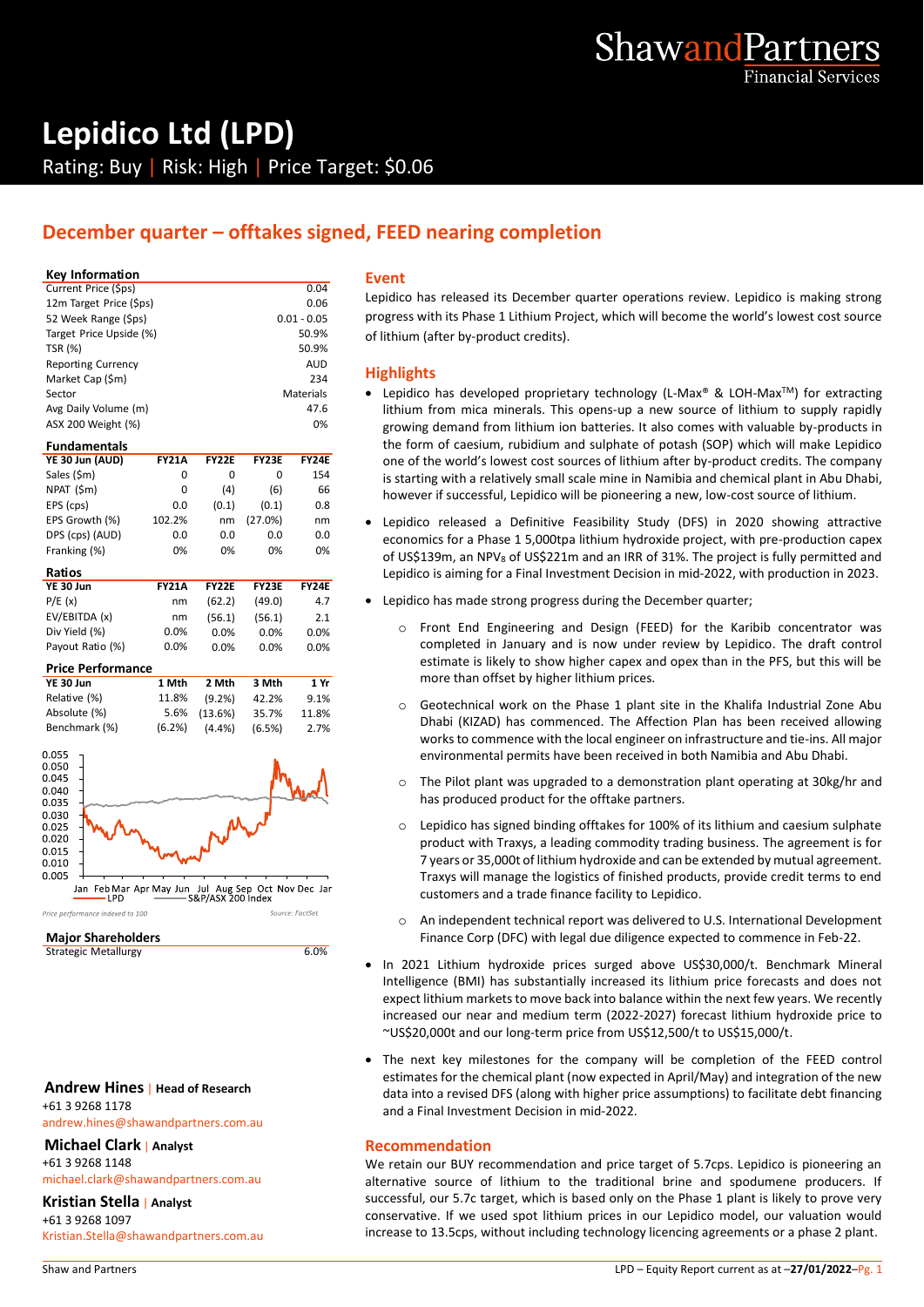# ShawandPartners

## **Financial Services**

#### **Lepidico Ltd Materials Materials FactSet: LPD-AU / Bloomberg: LPD AU**

| <b>Key Items</b>       | Data          |
|------------------------|---------------|
| Recommendation         | <b>BUY</b>    |
| Risk                   | <b>HIGH</b>   |
| Price (\$ps)           | 0.04          |
| Target Price (\$ps)    | 0.06          |
| 52 Week Range (\$ps)   | $0.01 - 0.05$ |
| Shares on Issue (m)    | 6,152         |
| Market Cap (\$m)       | 234           |
| Enterprise Value (\$m) | 234           |
| TSR (%)                | 50.9%         |

### **Company Description**

Lepidico is a mining and chemical processing company focussed on producing lithium hydroxide from mica minerals. The company is developing a mining operation at Karibib in Namibia which will produce a lithium, caesium, rubidium and potassium concentrate from pegmatites in which the dominant lithium minerals are lepidolite, lithiummica and petalite. Lepidico intends to process this concentrate using its proprietary L-Max and LOH-Max technology at a chemical plant to be constructed in Abu Dhabi.



| <b>Financial Year End: 30 June</b>      |                  |              |                         |              |              |
|-----------------------------------------|------------------|--------------|-------------------------|--------------|--------------|
| <b>Investment Summary (AUD)</b>         | <b>FY20A</b>     | <b>FY21A</b> | <b>FY22E</b>            | <b>FY23E</b> | <b>FY24E</b> |
| EPS (Reported) (cps)                    | (0.2)            | 0.0          | (0.1)                   | (0.1)        | 0.8          |
| EPS (Underlying) (cps)                  | (0.2)            | 0.0          | (0.1)                   | (0.1)        | 0.8          |
| EPS (Underlying) Growth (%)             | 17.0%            | 102.2%       | nm                      | (27.0%)      | nm           |
| PE (Underlying) (x)                     | (3.1)            | nm           | (62.2)                  | (49.0)       | 4.7          |
| EV / EBIT $(x)$                         | (21.6)           | (751.7)      | (56.1)                  | (56.1)       | 2.4          |
| EV / EBITDA (x)                         | (22.2)           | nm           | (56.1)                  | (56.1)       | 2.1          |
| DPS (cps) (AUD)                         | 0.0              | 0.0          | 0.0                     | 0.0          | 0.0          |
| Dividend Yield (%)                      | 0.0%             | 0.0%         | 0.0%                    | 0.0%         | 0.0%         |
| Franking (%)                            | 0%               | 0%           | 0%                      | 0%           | 0%           |
| Payout Ratio (%)                        | 0.0%             | 0.0%         | 0.0%                    | 0.0%         | 0.0%         |
|                                         | <b>FY20A</b>     | <b>FY21A</b> | <b>FY22E</b>            | <b>FY23E</b> | <b>FY24E</b> |
| Profit and Loss (AUD) (m)<br>Sales      | 0                | 0            | 0                       | 0            | 154          |
|                                         | 0                | 4            | 0                       | 0            | 0            |
| Other Operating Income<br><b>EBITDA</b> |                  |              |                         |              |              |
|                                         | (11)             | 0            | (4)                     | (4)          | 112          |
| EBITDA Margin (%)                       | пm               | пm           | пm                      | nm           | 72.5%        |
| Depreciation & Amortisation             | (0)              | (0)          | 0                       | 0            | (15)         |
| <b>EBIT</b>                             | (10.8)           | (0.3)        | (4.2)                   | (4.2)        | 96.3         |
| EBIT Margin (%)                         | nm               | nm           | nm                      | nm           | 62.5%        |
| Net Interest                            | 0                | 0            | 0                       | (3)          | (8)          |
| Pretax Profit                           | (11)             | (0)          | (4)                     | (8)          | 88           |
| Tax                                     | $\mathbf{1}$     | 1            | 0                       | 2            | (22)         |
| Tax Rate (%)                            | (6.4%)           | (190.7%)     | 0.0%                    | (25.0%)      | (25.0%)      |
| <b>NPAT Underlying</b>                  | (10)             | 0            | (4)                     | (6)          | 66           |
| Significant Items                       | 0                | 0            | 0                       | 0            | 0            |
| <b>NPAT Reported</b>                    | (10)             | 0            | (4)                     | (6)          | 66           |
| Cashflow (AUD) (m)                      | <b>FY20A</b>     | <b>FY21A</b> | <b>FY22E</b>            | <b>FY23E</b> | <b>FY24E</b> |
| EBIT                                    | (11)             | (0)          | (4)                     | (4)          | 96           |
| <b>Tax Paid</b>                         | 0                | 0            | 0                       | 0            | 2            |
| Net Interest                            | 0                | 0            | 0                       | 1            | $\mathbf{1}$ |
| Change in Working Capital               | 0                | 0            | 0                       | 0            | (26)         |
| Depreciation & Amortisation             | 0                | 0            | 0                       | 0            | 15           |
| Other                                   | 6                | $\mathbf{1}$ | 0                       | (4)          | (8)          |
| <b>Operating Cashflow</b>               | (5)              | 1            | (4)                     | (8)          | 80           |
| Capex                                   | 0                | (0)          | 0                       | (185)        | (5)          |
| Acquisitions and Investments            | (5)              | (1)          | (2)                     | (2)          | 0            |
| Disposal of Fixed Assets/Investments    | 0                | 0            | 0                       | 0            | 0            |
| Other                                   | (2)              | $\mathbf{1}$ | 0                       | 0            | 0            |
| <b>Investing Cashflow</b>               | (7)              | (1)          | (2)                     | (187)        | (5)          |
| Equity Raised / Bought Back             | 4                | 15           | 15                      | 70           | 0            |
| Dividends Paid                          | 0                | 0            | 0                       | 0            | 0            |
|                                         | 0                | (5)          | 0                       | 120          | 0            |
| Change in Debt<br>Other                 |                  |              |                         |              | 0            |
|                                         | 0                | 0            | 0                       | 0            |              |
| <b>Financing Cashflow</b>               | 4                | 10           | 15                      | 190          | 0            |
| Net Change in Cash                      | (8)              | 10           | 9                       | (5)          | 74           |
| <b>Balance Sheet (AUD) (m)</b>          | <b>FY20A</b>     | <b>FY21A</b> | <b>FY22E</b>            | <b>FY23E</b> | <b>FY24E</b> |
|                                         | э                | 15           | 24                      | 19           | 93           |
| Accounts Receivable                     | 2                | 0            | 0                       | 0            | 13           |
| Inventory                               | 0                | 0            | 0                       | 0            | 19           |
| <b>Other Current Assets</b>             | 0                | 0            | 0                       | 0            | 0            |
| PPE                                     | $\overline{2}$   | 2            | $\overline{\mathbf{c}}$ | 187          | 177          |
| <b>Total Assets</b>                     | 75               | 85           | 96                      | 279          | 374          |
| <b>Accounts Payable</b>                 | $\mathbf{1}$     | 1            | $\mathbf 1$             | 1            | 6            |
| Short Term Debt                         | 5                | 0            | 0                       | 0            | 0            |
| Long Term Debt                          | 0                | 0            | 0                       | 120          | 120          |
| <b>Total Liabilities</b>                | 16               | 10           | 10                      | 128          | 158          |
| <b>Total Shareholder Equity</b>         | 59               | 75           | 86                      | 150          | 217          |
| Ratios                                  |                  | <b>FY21A</b> | <b>FY22E</b>            | <b>FY23E</b> | FY24E        |
| <b>ROE (%)</b>                          | FY20A<br>(22.2%) | 0.5%         |                         |              | 37.5%        |
| Gearing (%)                             | 0.8%             |              | (5.2%)                  | (5.1%)       | 11.3%        |
|                                         |                  | (27.5%)      | (42.9%)                 | 41.3%        |              |
| Net Debt / EBITDA (x)                   | (0.0)            | 460.6        | 5.7                     | (24.3)       | 0.2          |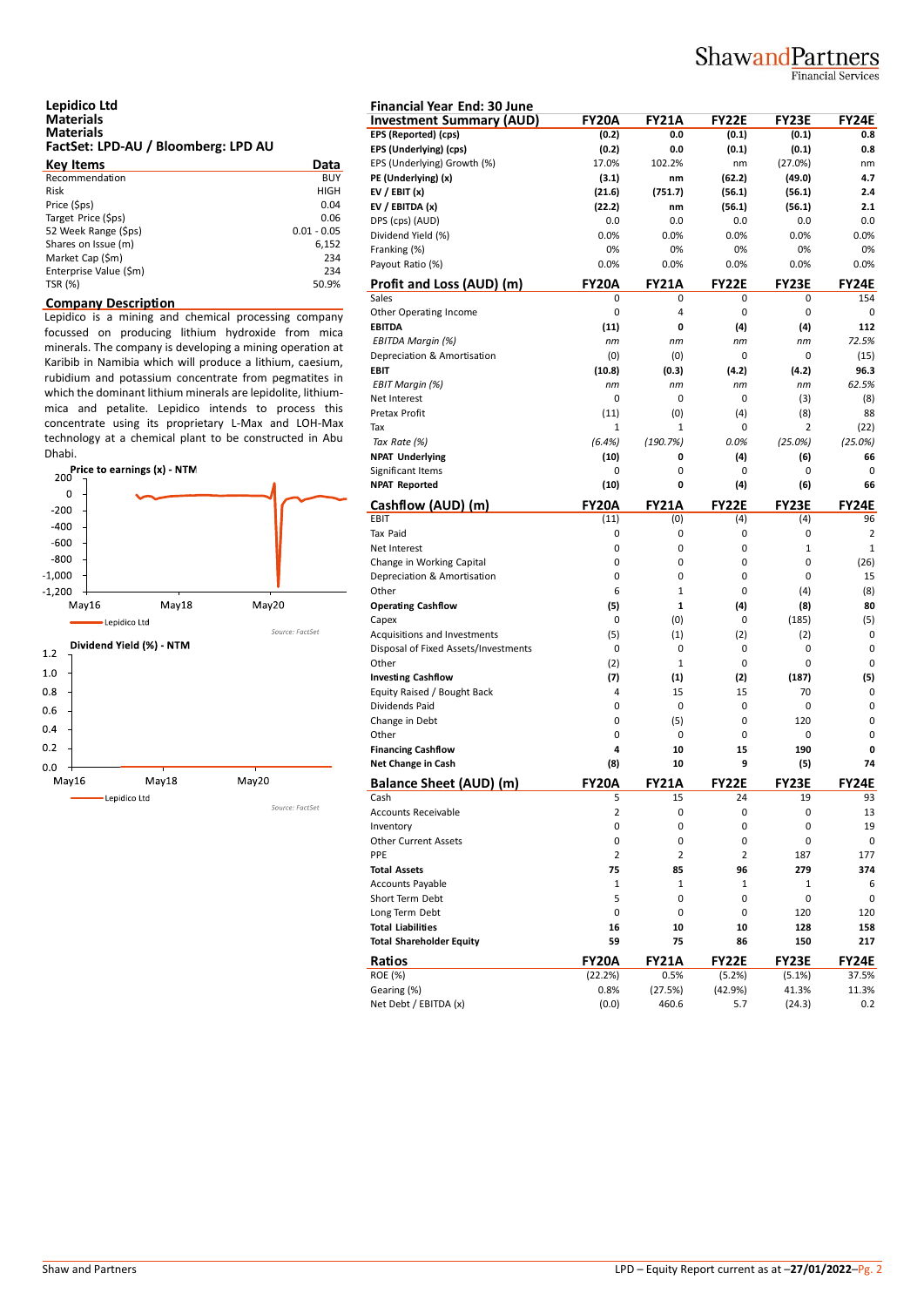### **Key risks**

- The lithium price is volatile and is relatively difficult to forecast and the actual price may differ substantially from our forecasts.
- The caesium and rubidium markets are opaque and price discovery is difficult. Actual prices may differ substantially from our forecasts.
- The Karibib mine and concentrator and Abu Dhabi Plant are not yet constructed and there is a risk that Lepidico is unable to bring the operation in to production. The project may cost more than expected to build and may not operate as expected.
- Lepidico is intending to operate in non-OECD locations (Namibia and Abu Dhabi) which can carry more sovereign risk.
- Smaller companies carry more significant 'key personnel' risk than larger organisations. If senior management depart the company then it could delay projects or exacerbate operational risks.

## **Core drivers and catalyst**

- Strong growth in lithium demand (~29% CAGR to 2030) due to the growth in lithiumion batteries for electric vehicles, mobile devices and grid storage.
- Lepidico's proprietary technology opens-up a new processing route for lithium from mica minerals.
- The L-Max<sup>®</sup> process is expected to have lower energy requirements than existing lithium recovery processes.
- LOH-MaxTM produces lithium hydroxide without the production of sodium sulphate. The process provides significant capex and opex advantages over conventional processes and so Lepidico sees opportunity for licensing this process technology to the growing number of lithium chemical producers. Cornish Lithium paid C\$4m to Lepidico in Dec-2020 to licence its technology for the Trelavour hard rock lithium project.
- The processing of lithium micas also allows the production of valuable potassium, caesium and rubidium by-products, which will significantly offset the operating costs and make Lepidico one of the world's lowest cost producers of lithium hydroxide or lithium carbonate.
- There are very few sources of caesium and rubidium, which have been identified as critical minerals by the US government. Existing sources of caesium are depleting and Lepidico's planned production will be of strategic value to offtake partners, particularly in US.
- Lepidico has released a Definitive Feasibility Study (DFS) showing attractive economics for a Phase 1 5,000tpa lithium hydroxide project, with pre-production capex of US\$139m, an NPV8 of US\$221m and an IRR of 31%.
- Lepidico has already begun scoping work for a Phase 2 Plant which is planned to have capacity of 20,000tpa lithium carbonate equivalent (LCE).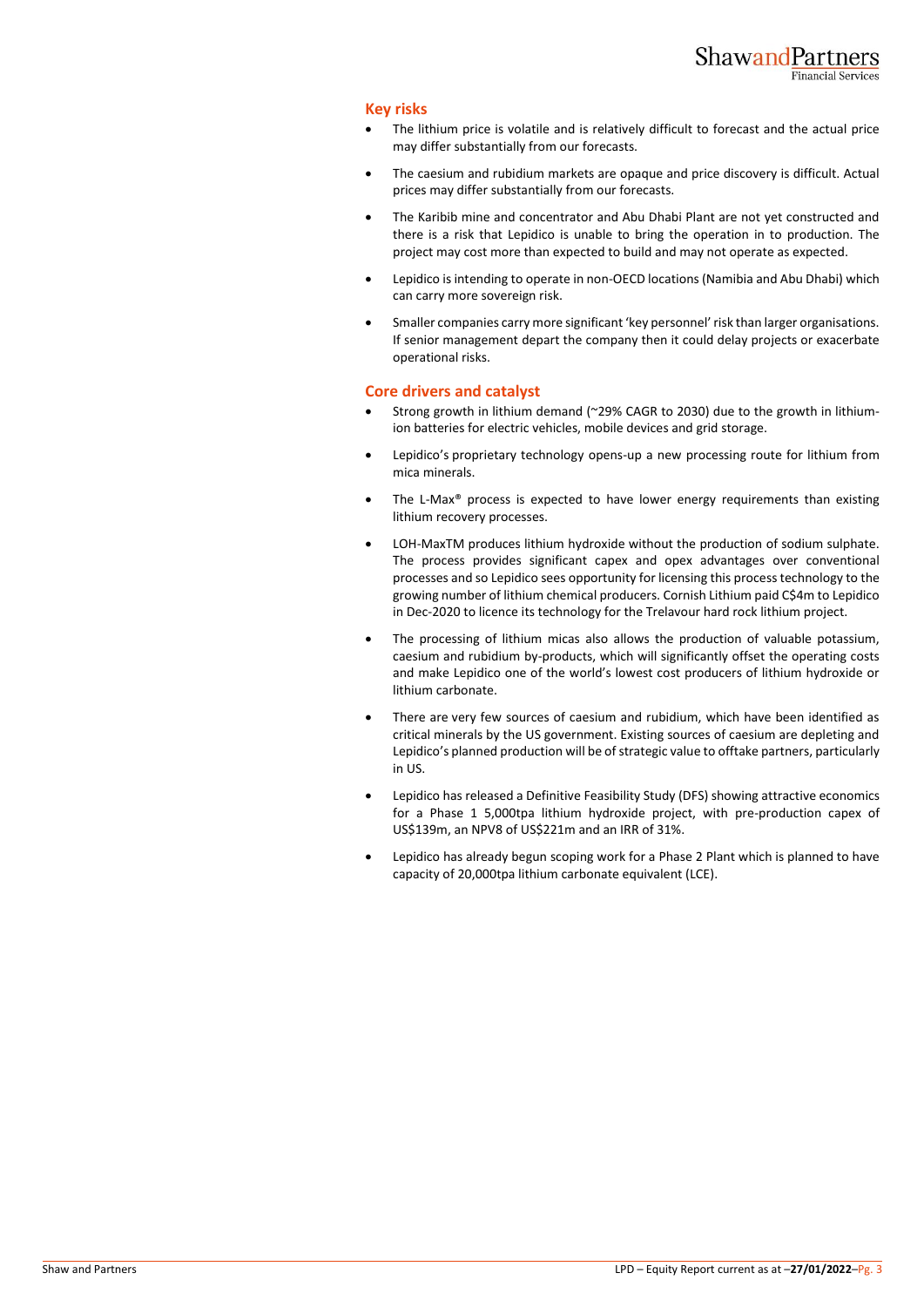# **Rating Classification**

| Buy              | Expected to outperform the overall market                                        |
|------------------|----------------------------------------------------------------------------------|
| Hold             | Expected to perform in line with the overall market                              |
| <b>Sell</b>      | Expected to underperform the overall market                                      |
| <b>Not Rated</b> | Shaw has issued a factual note on the company but does not have a recommendation |

# **Risk Rating**

| High   | Higher risk than the overall market – investors should be aware this stock may be speculative |
|--------|-----------------------------------------------------------------------------------------------|
| Medium | Risk broadly in line with the overall market                                                  |
| Low    | Lower risk than the overall market                                                            |

**RISK STATEMENT:** Where a company is designated as 'High' risk, this means that the analyst has determined that the risk profile for this company is significantly higher than for the market as a whole, and so may not suit all investors. Clients should make an assessment as to whether this stock and its potential price volatility is compatible with their financial objectives. Clients should discuss this stock with their Shaw adviser before making any investment decision.

| <b>Distribution of Investment Ratings</b> |              |                                |  |  |
|-------------------------------------------|--------------|--------------------------------|--|--|
| Rating                                    | <b>Count</b> | <b>Recommendation Universe</b> |  |  |
| Buy                                       | 87           | 82%                            |  |  |
| Hold                                      | 18           | 17%                            |  |  |
| Sell                                      |              | 1%                             |  |  |



Buy